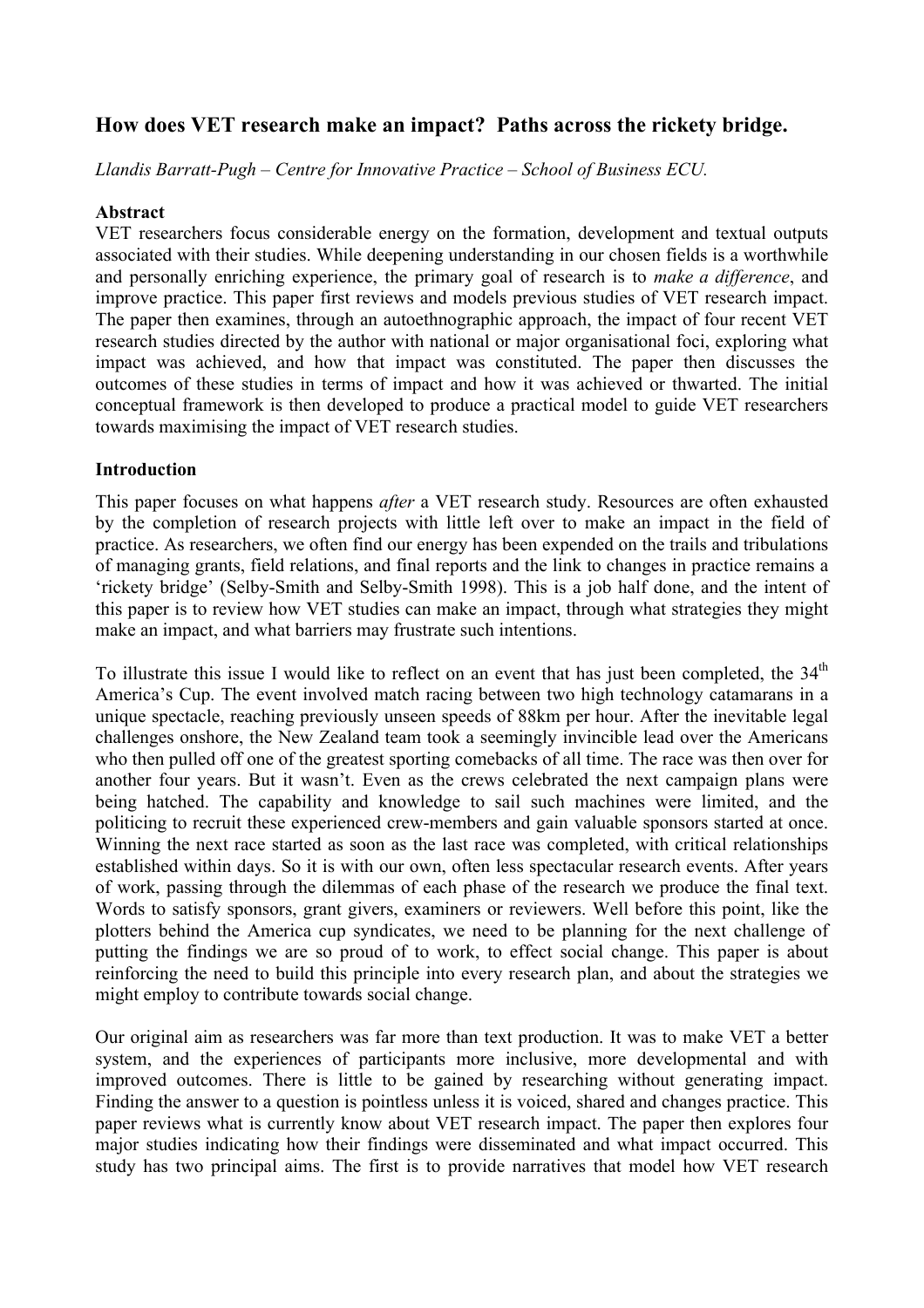studies can be planned and resourced to continue past the final report to stage generate impact. Second, recognising the unique political situations each study confronts, it provides possible options for how the gatekeepers of management, policy and practice may be infiltrated, enthused, and influenced. This is a less explored area of research methodology. While researchers can be more certain about populations, samples, paradigms and instruments, it is difficult to be specific about what the study outcomes will be, and therefore what strategies might be employed, with which stakeholders, to gain the greatest impact (Denicolo 2013). There is a strong argument for ensuring that part of the analysis process includes a space to devise such strategies in light of the findings. The argument of this paper is not so much about what those strategies might be, but that researchers can plan to ensure an intent and space exists in the study timeline to devise such strategies. The importance of this for researchers is twofold. First, and pragmatically, measures of research productivity have begun to be extended towards the measurement of the impact. Second, and more importantly, a focus on the social value of the research prevents an increasing interest the mechanics of research obscuring the original aim– making a difference.

# **Research Impact**

#### *Defining research impact*

This section first defines and discusses research impact, then moves on to review the measurement of impact, and finally explores how researchers can plan for research impact.The Australian Research Council (2013) defines research impact as,

….the demonstrable contribution that research makes to the economy, society, culture, national security, public policy or services, health, the environment, or quality of life, beyond contributions to academia.

However, impact is a contentious area of debate and as the previous definition indicates may include diverse outcomes that may well be valued very differently by various stakeholders (Patton 2008). The focus here is on what is being gained from the process by people other than researchers. The Emerald Publication Group (2013), extends this perspective to a broad view of impact emphasising how it encompasses far more than just contributions to existing knowledge. They indicate that research that supports teaching, encourages companies to be better managed, influences public bodies and policymakers, or benefits social, environment or economic development are all valuable outcomes in terms of impact. In each of these areas research can contribute to change either directly or indirectly, indicating a preferred practice model, or by supporting the politics of change. Such social impact may even be within research and practice communities where capability may be built (Harris and Clayton 2010). Research impact is both external upon the field of practice, and internal building knowledge and capability.

Discussions about research impact often fall into two specific perspectives. First, there is the focus pursued within this paper and captured in the previous definitions exploring what counts as impact. Second, there is the continuing internal debate about how that impact can be measured. It would appear that often debates about measurement, quantum, compliance and regulation may obscure the primary purpose of social contribution.

#### *Measuring research impact*

While the Emerald Publication Group (2013) naturally indicates citations and report usage as a primary academic measurement of impact they also include media commentary, inclusion in courseware, use in fields of practice and the development of the research outcomes for new audiences. The London School of Economics Public Policy Group handbook on gaining research impact (LSE-PPG 2011), makes a similar distinction in measuring both academic impact and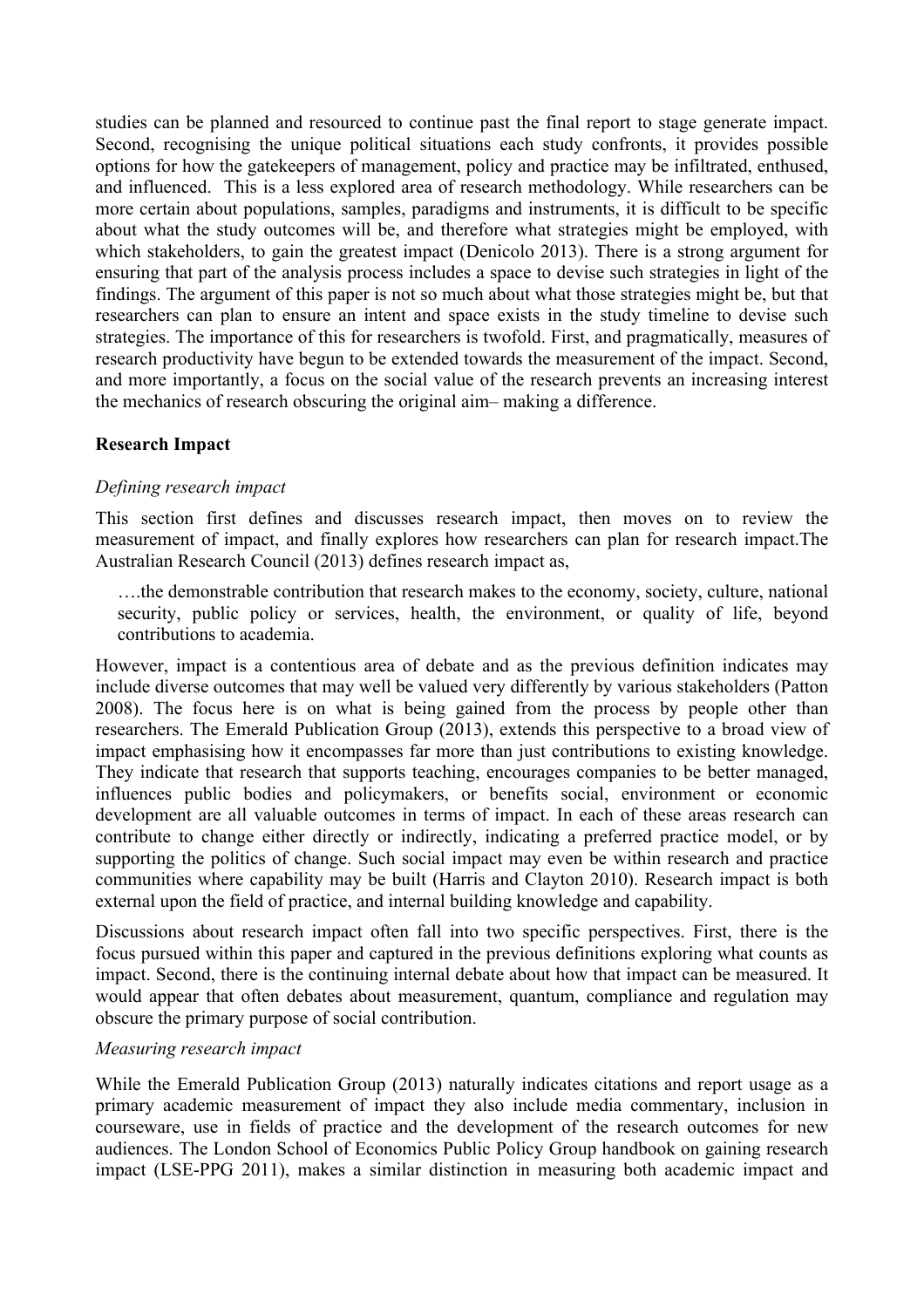external impact on the field of practice. However, they indicate that measurement of social impact is complex because social change is usually attributable to a wide range of coalescing forces and not a single research study – an accumulative effect.

The Economic and Social Research Council (ESRC 2012) specifically direct their researchers towards specific goals that they require to be addressed within every grant-funded study. Their targets are contributions to economic performance, the effectiveness of public services and policy, and enhancing the quality of life, health and creative output. However, their focus is both on the impact upon society and on the impact on capacity building. They require researchers to be able to demonstrate that their studies demonstrate a contribution to understanding of method, theory or application in addition to social impact. They indicate that such impact may be instrumental, but can also be conceptual or effect capacity building.

A recent review of the Excellence in Innovation trial (Jones et al 2013), indicates that a primary need is to generate and embed a culture that 'expects' research impact. That is, raising the expectation that research *will have* an impact and ensuring this is a standard part of planning frameworks. They insist that there will only be more focus on this area.

Stanwick et al (2013) expresses the views of NCVER in terms of VET research impact measurement when indicating that,

Measuring impact is not straightforward and it is particularly difficult to assess when trying to attribute causality. For instance, how does one judge the impact of a given piece of research on policy, given the complex nature of the policy process and all the competing information and other factors which influence it?

The measurement of impact is problematised by the same issue that bedevils each act to quantify achievement – a focus on the easily measureable at the expense of complexity. In terms of achieving social impact researchers have to engage with the complexity of the field of practice relations. Knowing *what is required be done* leads to the complex political questions of *how such change* may be effected and the impact such changes may have on various stakeholders. Assessment of impact is inevitably problematic as the diverse outcomes of research studies are inevitably subject to significant time lapses and are also just part of a far wider series of mediating factors driving social, economic and environmental change. Determining causality is inherently complex and specifically in the social domain a significant challenge (Patten 2008).

# *Planning for research impact*

All disciplines wrestle with the complexity and uncertainty of planning for research impact. Shergold (2011), bemoans the chasm that exists between research findings, policy and practice in the educational field. The LSE-PPG (2011) indicate that this research chasm may be generated by mismatched agendas, insufficient incentives, poor communication, cultural mismatches and weak social networks and social capital. In short, the rickety bridge between policy makers and researchers is poorly constructed and limited in most disciplines (Selby-Smith and Selby-Smith 1998).

So how can researchers plan for impact? The LSE-PPG (2011) notes that researchers will often have to share their resources across the range of short, medium and longer-term dissemination strategies, as some concepts may take decades before permeating social acceptance. They also suggest that the translation of research work into plain clearly readable discrete points is critical for wider impact, and that gaining impact is an achievement that demands substantial resources and also a commitment to building networks. The LSE hypothesises that there are a number of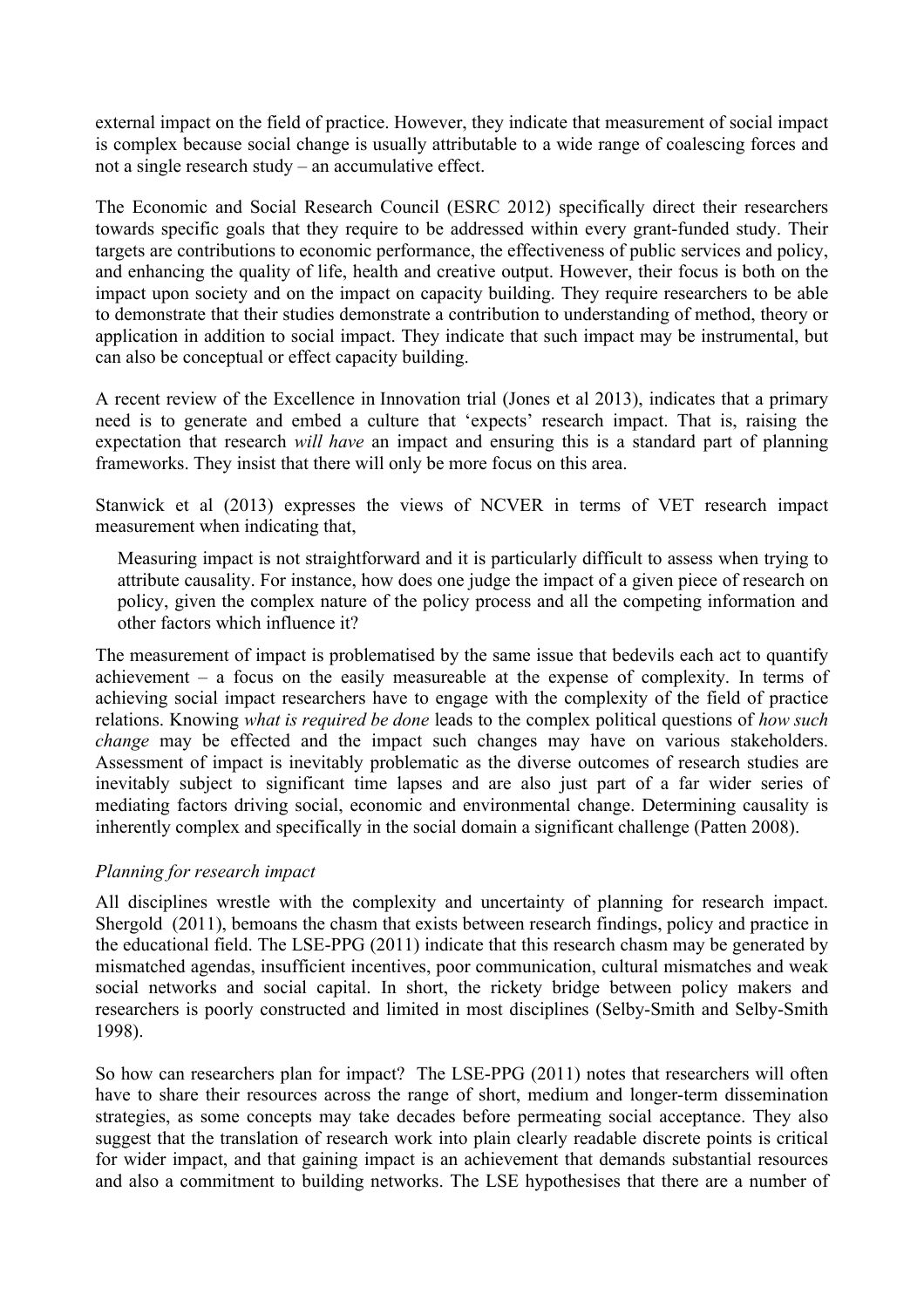factors that underpin the achievement of external research impact. Academic and external credibility, based on a prior track record and experience, needs to be allied with the capability to network and communicate with policy and practice gatekeepers. The LSE also indicates that research based organisations need to support impact goals by building wider organisational relationships, working with knowledge brokers and encouraging the free distribution of emerging knowledge.

The ESRC (2012) provides guidance to researchers in planning potential research impact through a three-stage model. First, identify stakeholders; second, identify how they may benefit; third, plan for their inclusion. Denicolo (2013) echoes this approach and arguing that research impact is an essential part of all research planning, extending the focus on outcomes, and that researchers need to acquire a range of strategies and skills to 'become impactful researchers'.

In terms of VET research impact, the first significant comment on the impact of VET research was made by McDonald et al (1993) as Australia reconstituted the VET system based largely on the colonial importation of a UK model and mediated by vigorous local debates and a seemingly never ending confusion of acronyms and governance bodies. They characterised VET research as 'fragmented' with the links to policy makers 'weak' with limited evidence-based results to offer as a basis for change. While the development of NCVER and ANTA changed that landscape and improved the quality of VET research, nearly a decade later the impact of VET research on policy was still viewed as limited. Selby-Smith and Selby-Smith (1998) argued that researchers still had two main issues. The first was that research impact was diffuse rather than direct. The second was that while researchers focused on significant issues, the political reality of 'putting things right' was far more complex. Indeed, there was a difference between providing evidence to policy makers and changing policy and practice. The relationship between research and policy remained in the words of one of their interviewees 'a rickety bridge'. Researchers often busied themselves with broad acts of dissemination in the hope of connection, rather than focusing on direct approaches to policy makers. In addition, the reality was that researchers and policy makers worked to different agendas; one anxious to see a specific change, the other viewing each potential change in terms of disturbance to the status quo. Policy makers often just wanted justification for past actions, or improved understanding of issues, and at best incremental impact rather than immediate change.

More recently AVETRA commissioned a review of VET impact (Dymock and Billett 2010). They indicate the factors determining the impact of VET research that include the applicability, accessibility and credibility and availability of the research. Such alignment prepares findings for subsequent interaction with stakeholders, increasing the value they place upon the findings. They also indicate that timeliness of research is a critical issue that is often outside the control of the researcher. The report provides templates for appraising the impact of VET studies and address a range of stakeholder actions that are critical for VET research impact. They indicate that building capability and valuing VET research begins within the curriculum of VET teacher development programmes. VET researchers need to tailor findings to audiences, and the value of evidence based research promoted above the experiences of policy makers. Finally, they emphasise that the impact of VET research is often accumulative rather than a direct silver bullet. Studies build capacity for change rather than instigating change, supporting emerging initiatives in the field.

Finally, Peter Shergold (2011), who has the advantage of having walked down both paths as a Senior Federal advisor and as an academic and researcher, comments on research impacting on policy. In a review when leaving the Prime Minister's Office in 2011 (Shergold 2011), he stressed the need for 'closing the gap between academics and policy makers'. He indicated that changes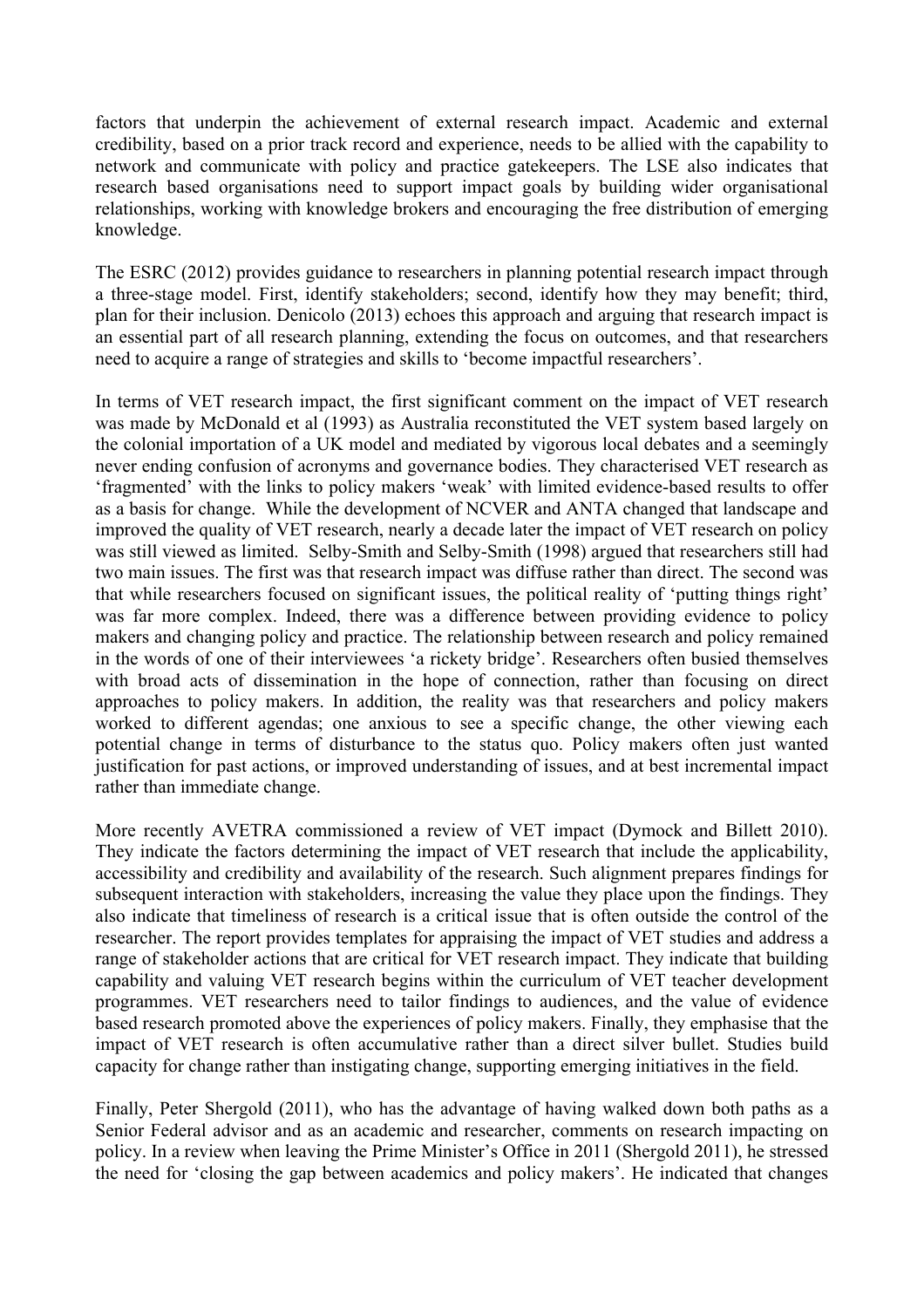made to policy emanating from evidenced-based research were limited because of two specific reasons. The first is the conflict of research and policy agendas.

They have different expectations of research, different expectations of collaboration, different views on timeliness, different views on what is important in the research.

The second is the need for researchers to allocate more resources to marketing their finding. He notes the current incentives to academics favour publications rather than interactions, and academic outcomes rather than social outcomes. He suggests that there may need to be a change in what aspects of a researcher's role is valued to increase resources in the area of facilitating impact.

….spending their time not as just researchers but as knowledge brokers on the research they're doing, because in general it doesn't afford much reward.

On leaving office, Shergold indicated that one of the problems with current research was that often it was not in a form that was usable for policy makers. He said that, when offered the opportunity to indicate what changes might be made to policy, researchers were often silent. The themes of increasing resource allocation to impact, brokerage and networking, and ensuring greater accessibility by adapting to stakeholder agendas pervade the discourse of impactful research. While researchers are always hostages to serendipity when striving to achieve impact, there are several actions researchers can take to pave the way for impact. Figure 1 draws together the key points of the literature that has been reviewed into a conceptual framework.

### **Research Method**

The project is essentially a review and reflection of four completed research studies during the last decade that the author of this paper directed and managed. It is therefore an autoethnographic account of specific life experiences and in this case, research experiences. Maréchal (2010), indicate that 'Autoethnography is a form of self-reflection and writing that explores the researcher's personal experience and connects this autobiographical story to wider cultural, political, and social meanings and understandings. In this case the impact of these research studies is reviewed to map how the planning and serendipity of the outcomes impacted on the fields of practice. However, such accounts and reflection may be prone to considerable personal bias and the usual reconstruction of memory (Patton 2008). There are two actions that have been taken to ameliorate these potential issues (Lyons 2010). First, the reflections have been driven by a template approach to ensure that similar data have been extracted in similar ways from each of the studies. Second, as the sole researcher present across all four of the studies, I have re-read the final reports associated with each study and also engaged in conversation co-researchers from each of the studies, to ensure that the reviews and reflections are grounded.

These studies shared a common approach, despite their different aims and very different research teams. Each study had multiple phases and an iterative approach, with each phase informing and moderating the subsequent phases. Each study also was strongly influenced by partners and reference groups that acted both in a governance role over the study and also as enabling bodies, opening access as gatekeepers of the field. Each study was framed to use a mixed approach with statistical analysis providing only a descriptive landscape, while the subsequent interviews, document scanning and observation phases provided a deeper investigation of the meaning behind the actions. Having determined *what* was going on, these inductive studies then pursued *how and wh*y it was happening and who was involved. Each study therefore was able to determine actions that might have utility and an instrumental effect upon subsequent organisational learning and performance. In terms of method what is interesting is that, while the studies were inductive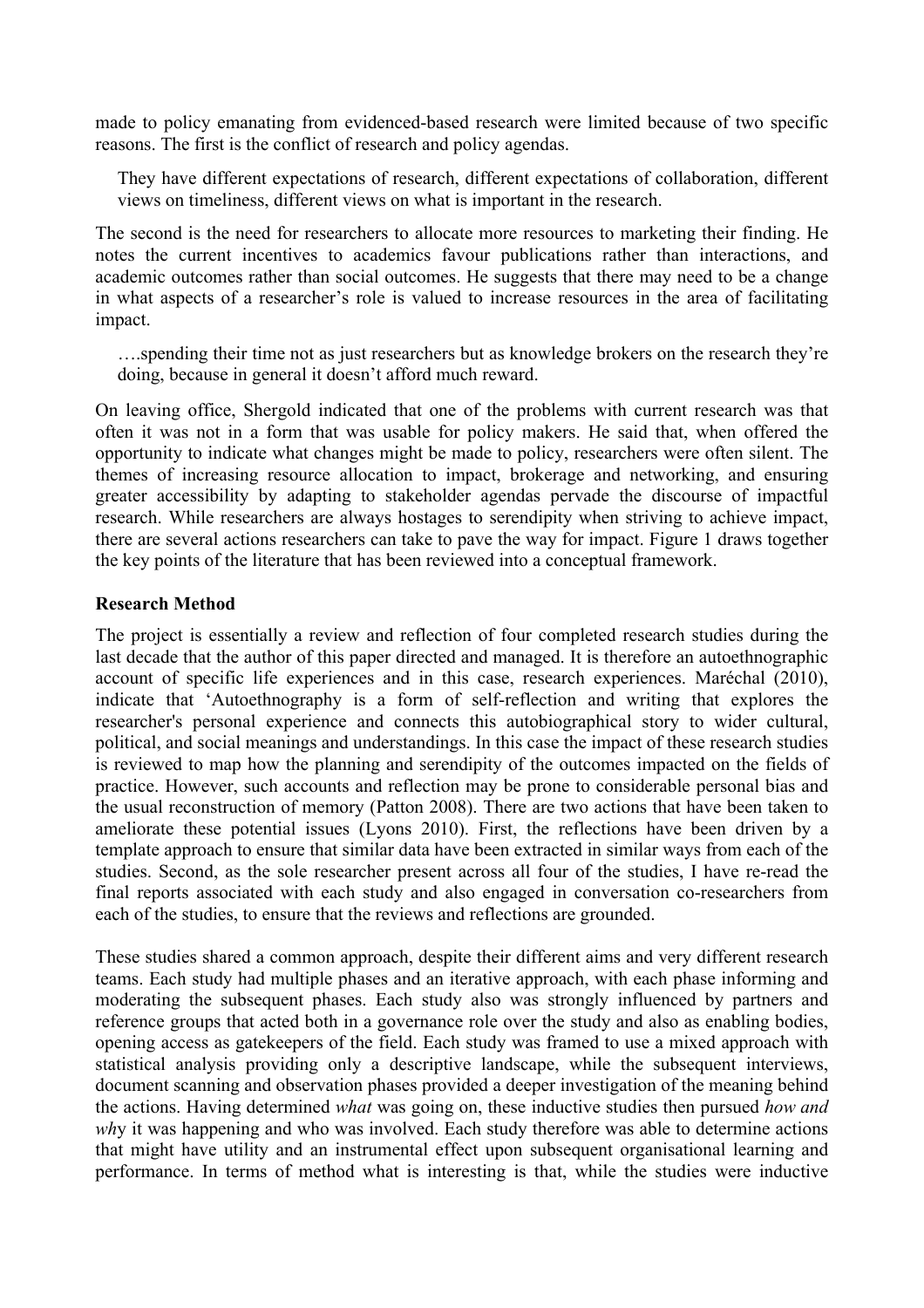rather than deductive, exploring emerging phenomena, this reflection is *abductive* (Awbury and Awbury 1995) and was unintended, recognising the patterns within the research in hindsight, and with a focus that was never consciously on the agenda of the original studies.

Three of these studies were based in Western Australia (WA) and one was national in scope, all were based and directed from Edith Cowan University where ethical clearances were obtained. The WA studies were designed primarily to provide direct and pragmatic feedback to local organisations. Each study piloted instruments, used multiple instruments, prescribed protocols, and used multiple cases or clusters of staff, with the triangulation of findings reviewed by multiple researchers and practitioners to improve the authenticity, validity and reliability of the findings.

### **The stories of four VET research studies**

The previous section reviewed the research approach taken in all of the four studies and this section now explores each study in detail. These narratives will begin with an overview of the partnership building and the genesis of the studies. Then the funding arrangement will be detailed with a specific focus on the research questions. This will be followed by an account of the data collection, the subsequent analysis process, and the mode of the presentation of the findings. These studies span more than a decade of VET research. The focus of the studies is upon organisational learning practices and manager learning rather than institutional skill training and initial work preparation.

The evaluation of the Frontline Management Initiative was begun as a response to an NCVER tender request. A partnership between six Universities was developed spanning interdisciplinary research capabilities of management, marketing, leadership, evaluation, and CBT pedagogy. Directed from Perth, the application to NCVER went through two stages of modification reducing the original budget by 35%. The study was charged with evaluating the Frontline Management Initiative (FMI) that had been launched two years previously. The study focused on determining the impact of the initiative at individual, organisational and business levels, a focus developed through pilot interactions and prior studies. The data collection consisted of four phases. Pilot focus groups fine-tuned the research approach. A broad random stratified survey went to 3,000 businesses and 700 probable users, as there was no central register. The leads from this phase of the study were used to gain 23 case study organisations spanning all locations, business sizes, and industry groups, where clustered interviews with managers and participants provided responses to interview questions. The survey data produced a broad descriptive picture of the FMI permeation and processes, while the case studies narratives indicated key themes key themes in NVivo. The final report was developed as two NCVER publications with significant downloading. Findings, which included those from a parallel PhD study, were presented at various academic, practitioner and government institute events.

The investigation of 'Dynamic Resourcing' and the role of HR during a period of culture change was carried out after several workshops between researchers and the HR section at the State Planning and Infrastructure Department (DPI). The study began as an ARC application and then became a collaboratively funded study by the DPI and the University. The purpose of the study was to determine what actions by the HR department would be most instrumental in developing a new culture and individual learning within the DPI, recently formed from a merger of planning and transport entities. The study investigated the current issues for staff and managers, what strategies were hindering and promoting cultural growth and what contribution the HR department could make. The data collection process was developed through the use of an embedded researcher working within the organisation. The study used a broad staff survey with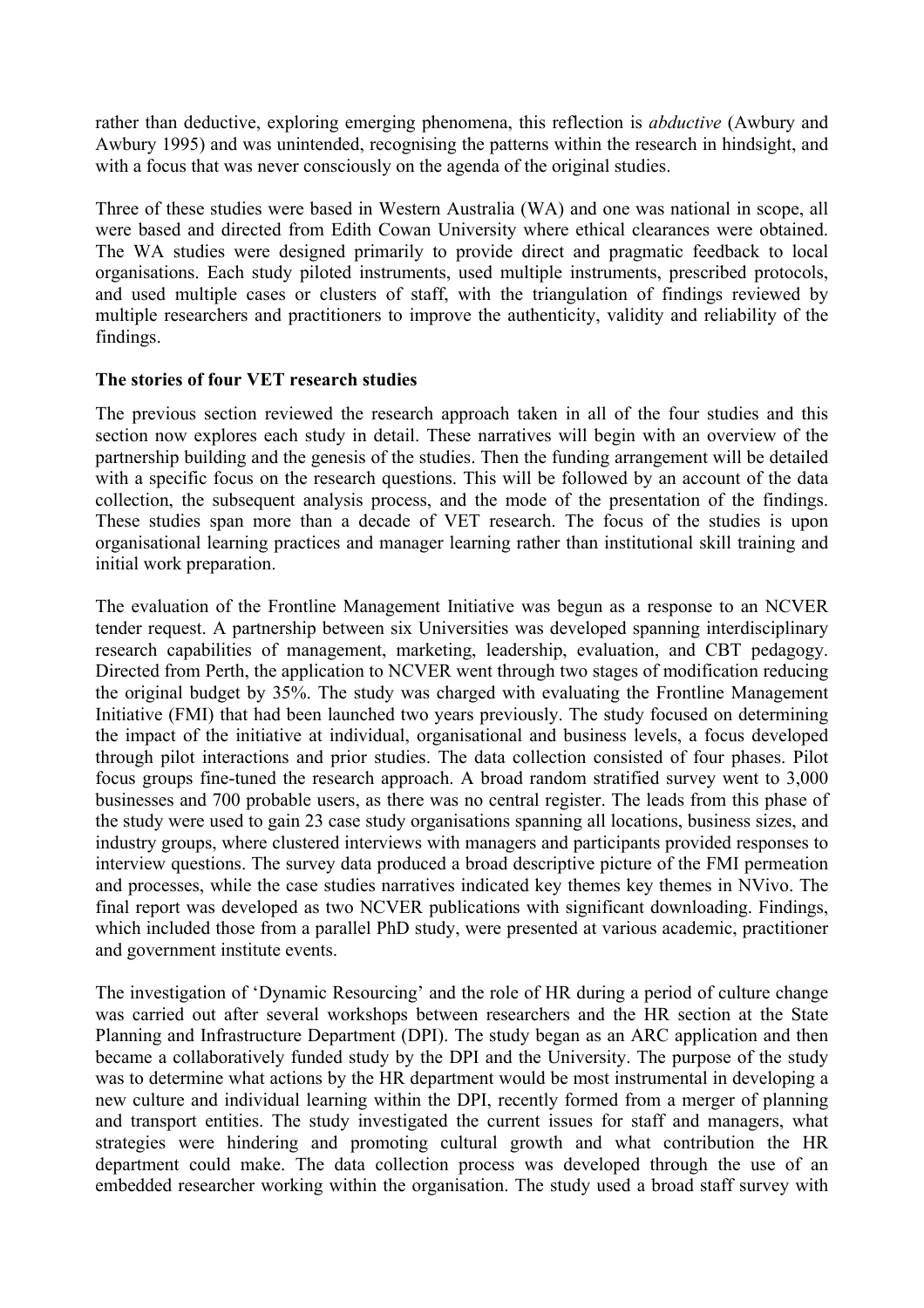more then 2,000 returns and over 70 interviews with staff. The analysis of these phases of the study was used to focus the final phase of executive interviews confronting the issues that were emerging. The analysis of the data was carried out using NVivo over a five-month period and a final report produced that was presented to the CEO and Executive group with the HR section.

The third study was a large ARC study focusing on the relationship between individual wellbeing and organisational learning and performance. Joint discussion between representatives of the Police, Nurses and Teachers indicated that personal wellbeing was a significant determinant of organisational health, learning growth and innovation. These public bodies were experiencing a conflict between professional ethics, increasing organisational compliance, and public scrutiny. Initial focus groups indicated that any organisational development was primarily dependent on the basic work-health of the staff. The study set out to investigate the levels of wellbeing at the individual, professional, group, departmental, and organisational levels within each profession within WA. Major coordination between State Authorities, Registration bodies, Unions and School Boards developed and distributed a survey to over 20,000 employees with more than a 50% return. The survey was repeated three times over three years within the Police service. Final reports of both the whole study and the regional sections were presented at high-level media conferences with Ministers and CEOs.

Finally, ongoing discussion between the Construction Training Fund in WA and researchers focused on the introduction of compulsory pre-site health and safety training and certification for all industry employees. The study was devised to evaluate the effectiveness of the initiative for the industry and the employees. This involved assessing levels of industry permeation by the scheme, the training curriculum, the modes of delivery and the impact on accident, incidents, individuals and workplace cultures. The study used a central focus group to fine-tune the field study and develop a relevant sample frame. The investigation began with a pilot phase in the Civil Construction area and then branched into the Housing and Commercial sectors. The accident statistics gave an indication of improving safety within the industry at a time of major expansion. The survey returns were poor, but provided a uniform picture of industry acceptance. The interview phase confirmed the prior assumptions and provided information of some significant issues to challenge the rollout of the training across the State. The analysis phase was completed using the partners and reference group as a secondary source of feedback to ensure face validity of the findings and assess the political implications of issues emerging from the study. The final report was drafted, reviewed and then presented to the reference group and then the CTF board.

#### **Discussing and tracing the relations mediating impact**

The experienced gained from each of these research projects improved the researcher's capability to plan for impact and focus on significant gatekeepers earlier in each study. However, it is apparent from this review that the latter stages of each study were emergent, iterative, and determined by the results, network relations and agendas that could not have been envisaged at the time of planning the studies. The landscape, agenda and personnel change as the study progresses, problematising the issue of planning impact.

The FMI evaluation had a number of advantages by the conclusion of the study. Not only were NCVER publishing the findings to a national audience but the success of the initiative meant that many thousands of managers were actively wrestling with developing the infrastructure associated with workplace based managerial learning, and wanted support and knowledge. The development of online technology had reached a stage where it was replacing the previous hard copy reports and as a result the FMI reports were downloaded over 15 thousand times.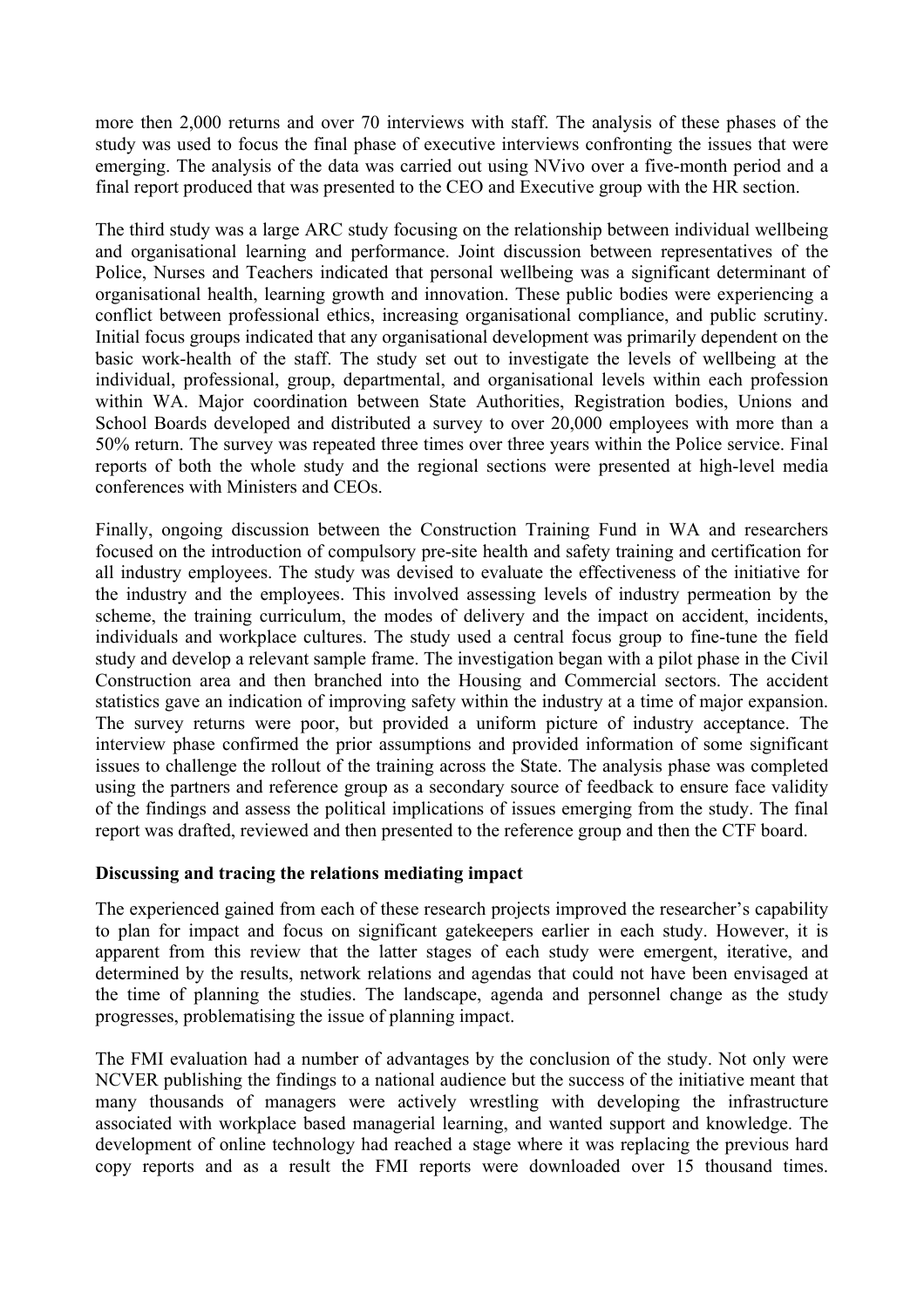Technology, social interest and publishing networks conspired to accelerate the dissemination of the report. In hindsight, Paradise Nearly Gained, was an excellent subtitle but a poor leading title and an important lesson for all researchers framing a title that will be instantly noted by key word searches. On reflection the evaluation provided cultural confirmation for those experimenting with in-house workplace learning, blending forms of learning and partnerships, and individual programmes that harnessed the capabilities of existing managers, that they were not alone and were generating an emerging model, displacing externalised training, and placing learning within workplace cultures. The FMI was a Trojan Horse, invading organisations at managerial level with self directed workplace based learning and changing the culture of learning and managing – from cops to coaches. The texts became the lexicon for the subsequent packages and the pedagogic language and leadership language changed many cultures. The impact of the evaluation was complementary, placing 23 narratives in text and legitimising self-directed workplace learning. The extensive nature of the research study and team and subsequent offshoot studies meant that there was significant field interaction and influence with an action-research effect as learning was carried and questioned from cluster to cluster across organisations. The final irony was that, by the time the concurrent PhD study was completed, the FMI had already been displaced and subsumed as ANTA was disbanded.

At the DPI, the partnership included an embedded researcher and continual interactions contributing to co-management of the study, and unwittingly paving the way for senior level dissemination. Reports were sent directly to all staff and all managers specifically targeted by both tone and focus. The CEO and team programmed a two-hour period for the review. The presentation focused on both a detailed overview and also a focus on key recommendations. A programme of meetings was subsequently held with the HR department to workshop the implications. Ironically, a change of government saw the department re-split into the same two entities from which it has been formed, negating the potential impact four years of work and research. Politics with a big P intervened, but did not prevent the research team from gaining an award for the study and being recognised by the State authorities.

In the third case of Wellbeing in the Police, Nurses and Teachers, politics again became a determining factor. From early on it became evident that, while the study was orientated towards exploring wellbeing, promoters of alternative agendas within the organisation were determined to use the survey as evidence for responses to recent public commissions. The fear of placing potentially damaging statistics about employee feelings into the public domain dominated management of the study outcomes. A major media conference was held with all CEOs to release the findings. The final report had to be very carefully phrased as it indicated significant dissatisfaction within all three cultures. Meanwhile the multiple collaborative grouping that had formed the study began to unravel due to unassociated internal disputes. The teaching cluster split into fractions over funding and NAPLAN introduction. The Nursing union and board battled for local control. In the Police, the union funded further surveys as they annually demonstrated a fall in Police wellbeing and morale. The hopes of using the data for internal cultural change and training disappeared with the focus changing from the primary objective of utilisation towards data suppression.

The final study for the Construction Training Fund was well managed in a collaborative fashion, using learning from all previous experiences. Regular reference group meetings maintained focus, supported field access and helped to shape the format of the findings. However, the report of positive findings for the scheme was offered to the Board, with no opportunity for the researchers to present the findings to that group. Two months later the board had acted on the one area of controversy the report had commented on – online training was reported as being brief, and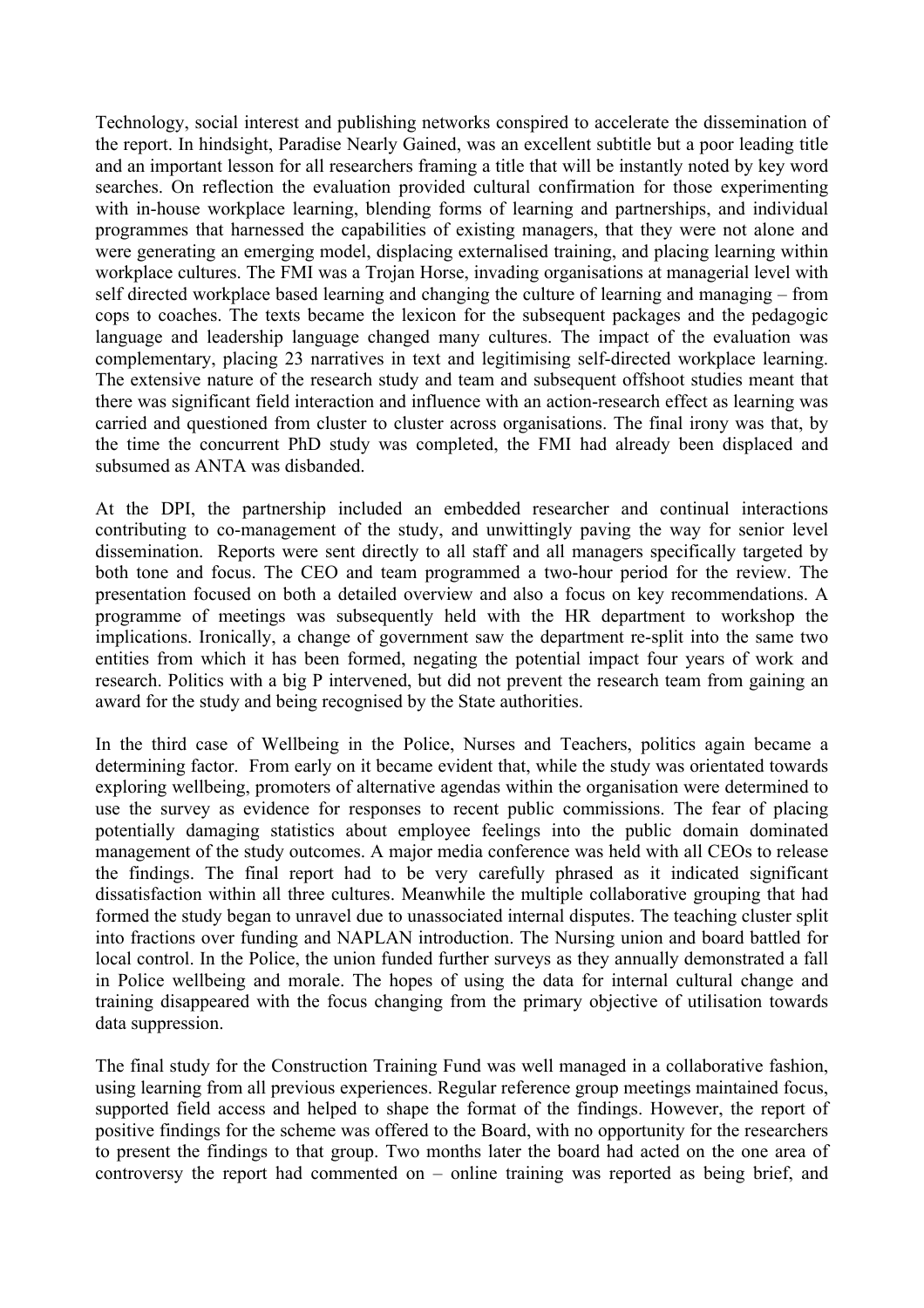lacking the rigor of the programme's face to face delivery. The board withdrew financial support for all on-line training.

While this is a convenience sample of one series of peripheral VET focus studies directed by the same researcher, it does cover more than a decade of research and the total experience of one researcher, and a very significant number of researchers and participants nationwide. What do these studies indicate about gaining impact?

The first issue is that each experience develops *researcher capability* - capability to envisage what impact might be, and what impact might look like in the end. This echoes the voice of several previous reports on impact (Harris and Clayton 2008). Obsessed with the relations necessary to start and continue a study at first, it is later that researchers develop the capacity and the network to take their work forward to a wider network – ambitions move from completion to impact. Allocating the intent, the resources and the space to operationalise impact is critical. Second, all research benefits from external relations shaping and monitoring a study, and then finally being the conduit for impact. Research partners develop a vested interest in being a pilot for impact, and a champion for impact as suggested by the LSE (2011). Network building and the accumulation of allies can be a simultaneous practice with research development as students of actor-network theory already will know (Law & Hassard 2006). Networks built during researching are the networks for dissemination and impact, warm targets, already convinced by association. In addition, linking your research with the work of others may increase and not dilute the final impact. Third, politics plays a role in all research dissemination. Significant political acts radically change the field of practice disturbing the original premise of the research. Smaller political agendas can hijack and use findings for alternative purposes. Researchers need to be aware of the political imperatives of their partners (ESRC 2012). The length of research projects and the vagaries of politics mean that researchers cannot know what the agendas will be later on and even who will be wielding power. The message to researchers is when confronted with an impassable wall, a changed agenda, regroup and consider alternative impact courses.

Gavin Moodie (2013) indicated that the relationship between research and policy was more complex than a bilateral arrangement and that it increasingly involved media and social influence groups. This reality was confirmed by policy makers in attendance at AVETRA 2013, and indicates that perhaps researchers might try to include special interest groups as stakeholders, to promote specific research outcome agendas – who do the outcomes matter to? Perhaps they may have the energy, contact and resources to take on our reform agendas and may be better connected? These key issues of allocating space, gaining networks and keeping abreast of the reality of political agendas echo the findings of the previous studies in VET (Selby Smith and Selby-Smith 1998: Dymock and Billett 2010). However, they also reinforce recent advice to researchers from Reed (2013), who advocates starting with clear impact goals, linking with key figures and champions, building in flexibility and resources to adapt the study and engage with the field of practice in equal dialogue. Reed also makes pragmatic suggestions about harnessing knowledge brokers and setting up opportunities for exchange by using professional facilitators as intermediaries.

Figure 2 links the key themes emerging from the literature review (Figure 1) with those emerging from the research experiences within this paper into a practical model for VET researchers. While Figure 1 draws together the conceptual modeling of the field, Figure 2 develops this model by adding from recent VET research experience in the field and translating the learning into a pragmatic plan for VET researchers. The model draws from diverse literature within and outside the VET community and incorporates lessons learned from a more than a decade of VET research